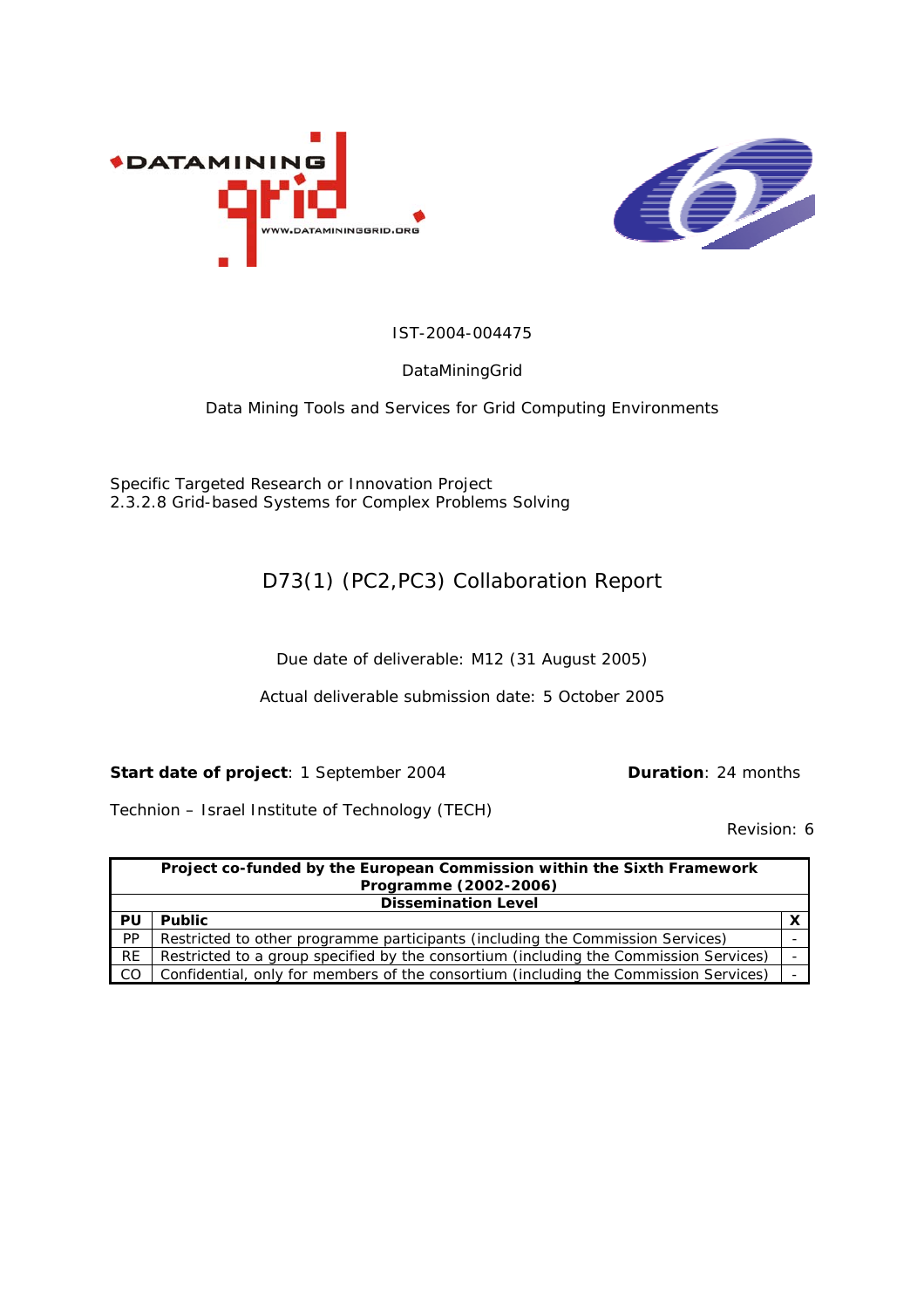# DATAMINING qrid

**D73(1) (PC2,PC3)Collaboration Report**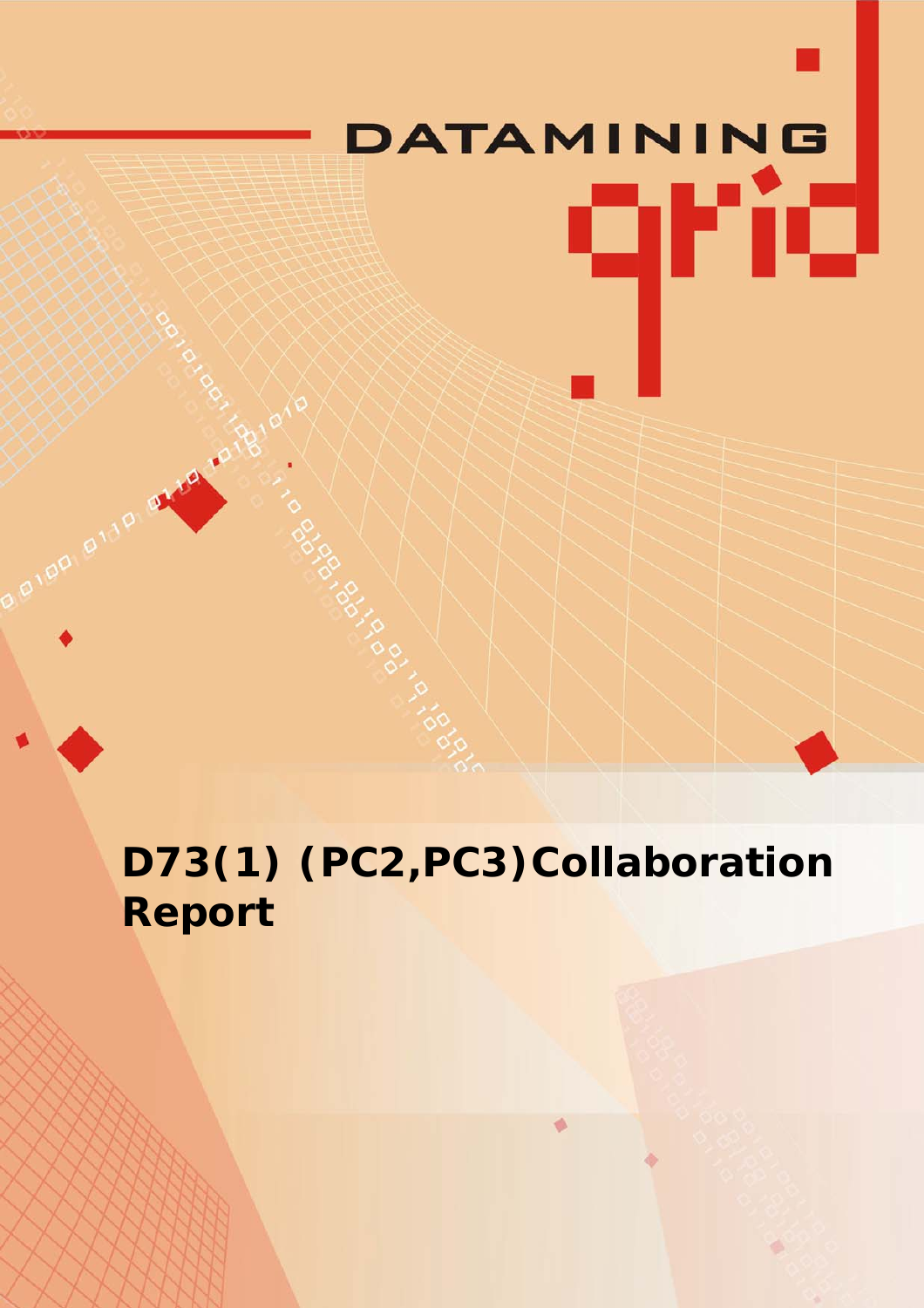

## DATA MINING TOOLS AND SERVICES FOR GRID COMPUTING ENVIRONMENTS

D73(1) (PC2,PC3) Collaboration Report

**Responsible author(s):** Nahum Korda **Co-author(s):** DataMiningGrid Partners



**Project funded by the European Community under the 'Information Society Technology' Programme Contract IST-2004-004475**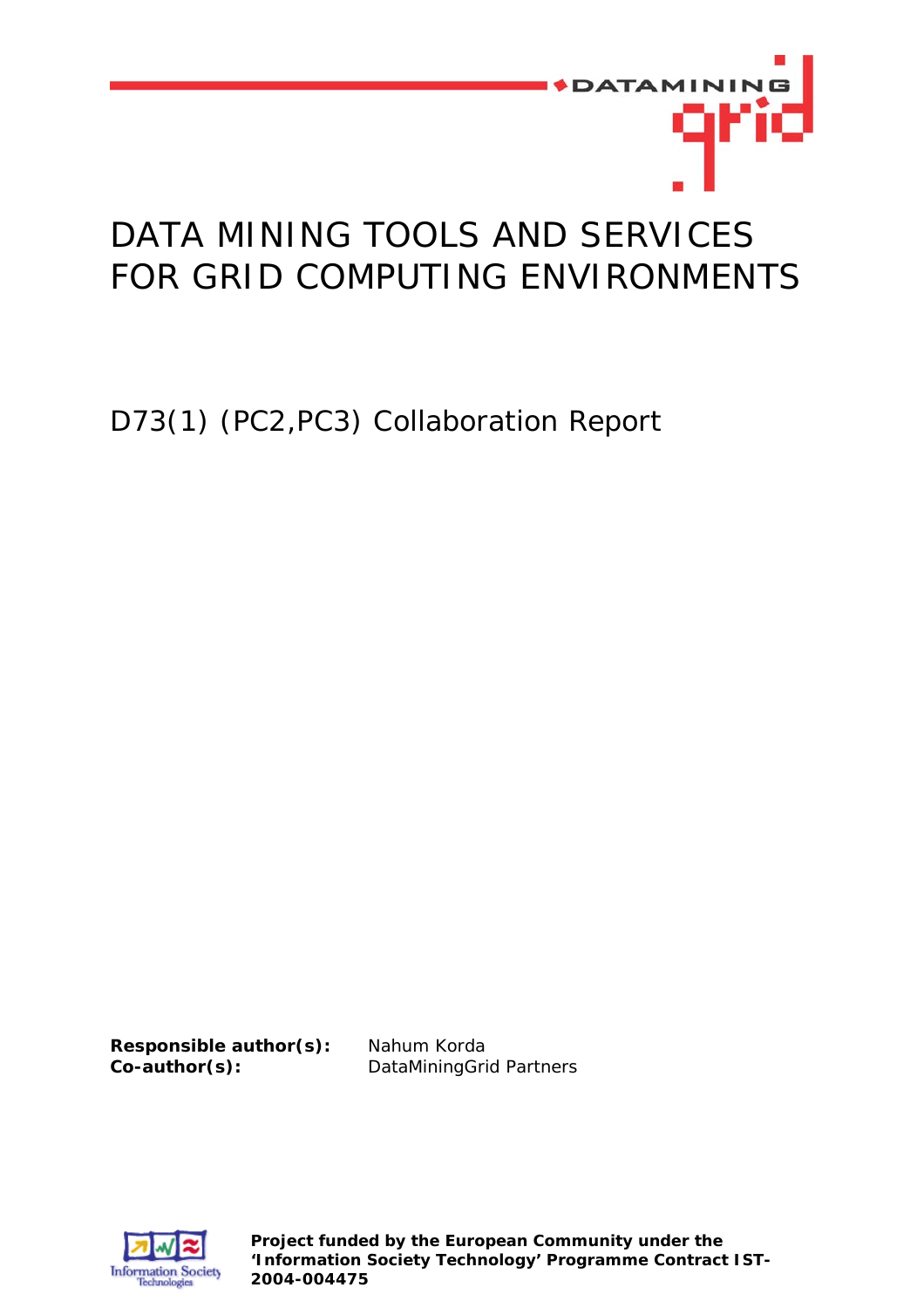

### **Revision history**

| <b>Administration and summary</b>                                   |                |          |  |                                                         |  |  |  |  |
|---------------------------------------------------------------------|----------------|----------|--|---------------------------------------------------------|--|--|--|--|
| Project acronym: DataMiningGrid                                     |                |          |  | <b>D: IST-2004-004475</b>                               |  |  |  |  |
| Document identifier:                                                |                |          |  | DataMiningGrid-del-D73(1)(PC2,PC3)CollaborationReport-s |  |  |  |  |
| <b>Leading Partner: TECH</b>                                        |                |          |  |                                                         |  |  |  |  |
| <b>Report version: 06</b>                                           |                |          |  |                                                         |  |  |  |  |
| Report preparation date: 05.10.2005                                 |                |          |  |                                                         |  |  |  |  |
| <b>Classification: PUBLIC</b>                                       |                |          |  |                                                         |  |  |  |  |
| Nature: REPORT                                                      |                |          |  |                                                         |  |  |  |  |
| Author(s) and contributors: Nahum Korda and DataMiningGrid Partners |                |          |  |                                                         |  |  |  |  |
| Status:                                                             |                | Plan     |  |                                                         |  |  |  |  |
|                                                                     |                | Draft    |  |                                                         |  |  |  |  |
|                                                                     |                | Working  |  |                                                         |  |  |  |  |
|                                                                     |                | Final    |  |                                                         |  |  |  |  |
|                                                                     | Submitted<br>x |          |  |                                                         |  |  |  |  |
|                                                                     |                | Approved |  |                                                         |  |  |  |  |

The DataMiningGrid © Consortium has addressed all comments received, making changes as necessary. Changes to this document are detailed in the change log table below.

| Date       | <b>Edited by</b> | <b>Status</b> | <b>Changes made</b>                         |
|------------|------------------|---------------|---------------------------------------------|
| 01.09.2005 | Nahum Korda      | Working       | First working version                       |
| 15.09.2005 | Werner Dubitzky  | Submitted     | Final consistency checks, minor corrections |
| 16.09.2005 | Alice McQuillan, | Submitted     | English grammar and expression, formatting  |
|            | Werner Dubitzky  |               |                                             |
|            |                  |               |                                             |

Notice that other documents may supersede this document. A list of latest *public* DataMiningGrid deliverables can be found at the DataMiningGrid Web page at [www.DataMiningGrid.org/dissemination](http://www.datamininggrid.org/dissemination).

#### **Copyright**

This report is © DataMiningGrid Consortium 2004. Its duplication is restricted to the personal use within the Consortium and the Commission.

#### **Citation**

Nahum Korda (2005). Deliverable D73(1) (PC2,PC3) Collaboration Report. DataMiningGrid Consortium, c/o University of Ulster, www.DataMiningGrid.org

#### **Acknowledgements**

The work presented in this document has been conducted in the context of the EU Framework Programme VI project IST 2004 004475 DataMiningGrid. DataMiningGrid is a 24-month project that commenced 1st of September 2004 and is funded by the European Commission and by industrial Partners. Their support is appreciated.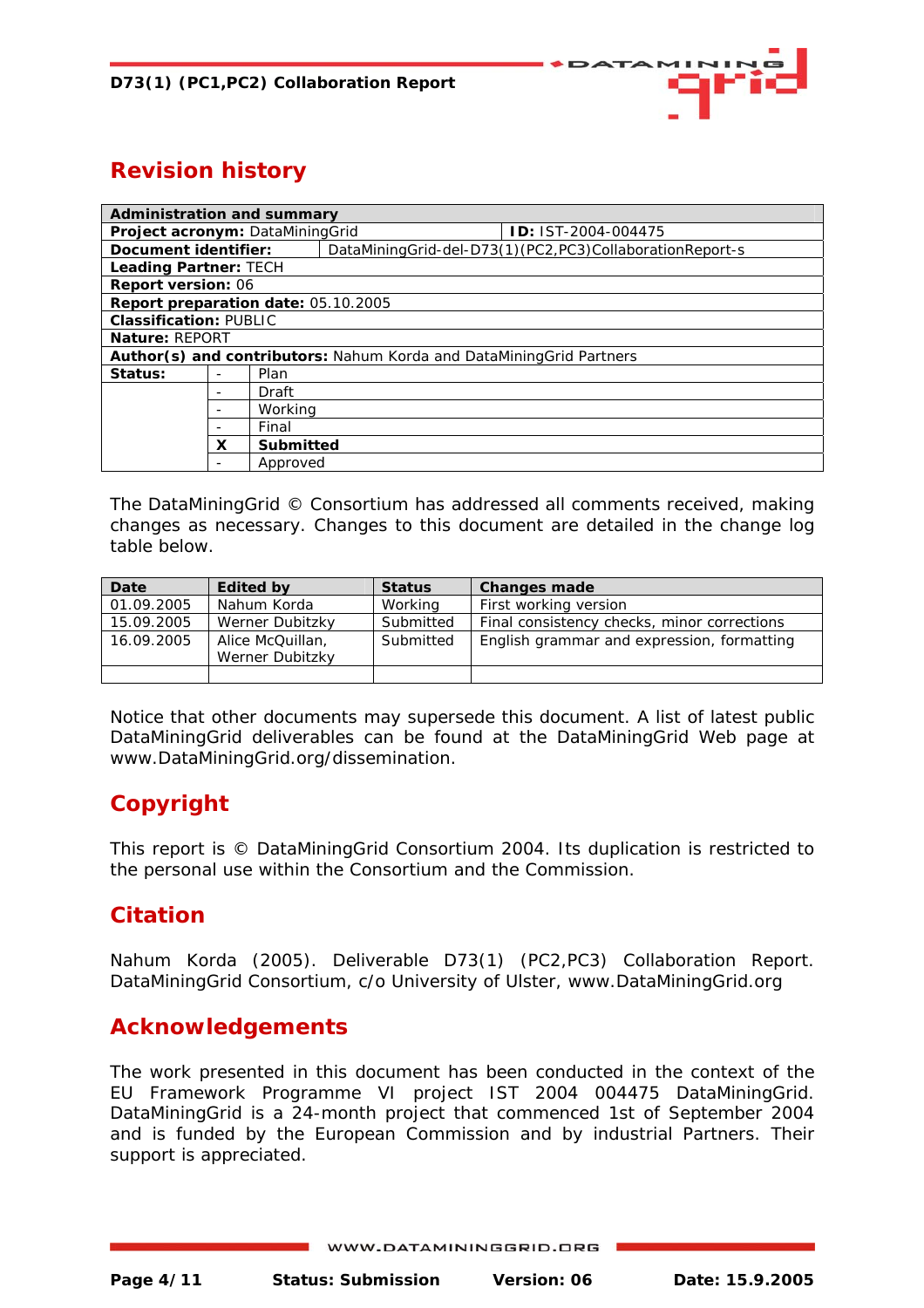

The Partners in the project are University of Ulster (UU), Fraunhofer Institute for Autonomous Intelligent Systems (FHG), DaimlerChrysler (DC), Israel Institute of Technology (TECH) and University of Ljubljana (LJU). The content of this document is the result of extensive discussions within the DataMiningGrid© Consortium as a whole.

#### **More information**

Public DataMiningGrid reports and other information pertaining to the project are available through DataMiningGrid public Web site under www.DataMiningGrid.org.

WWW.DATAMININGGRID.ORG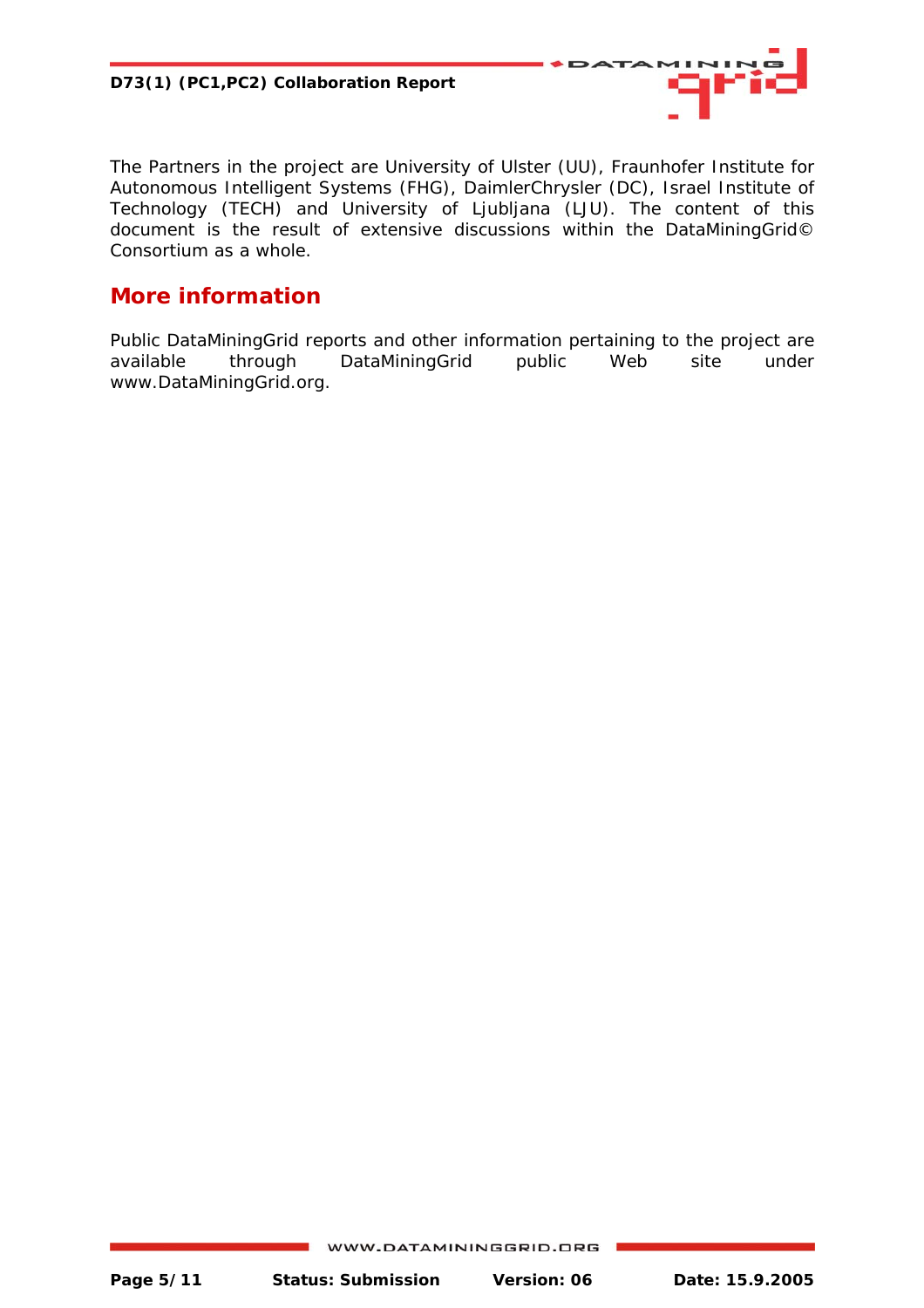

## <span id="page-5-0"></span>**Executive Summary**

In the deliverable D72 (PC1) Final Collaboration Plan we have established two parallel courses of action: (1) contribution to the concertation activities initiated by the Commission, and (2) independent collaboration activities that we want to initialise directly with other EU-funded projects or other research groups.

Regarding concertation activities, we have joined CT5 Roadmap (now in CT1), CT7 Training, and CT2 Dissemination efforts, and became actively engaged in T5 Data Management of CT1 through our representative coordinating this task.

Regarding the independent collaboration activities, we have established a working relationship with CoreGRID's *Knowledge and Data Management* workgroup (their WP2), as well as with the research groups at the Universita della Calabria, and Cardiff University. The latter two research groups developed technologies that we examined and are considering their application in the DataMiningGrid project.

Both of these courses of action proved useful during the first year of the project and significantly advanced our efforts. Accordingly, it is our intention to continue pursuing both of these courses of action. We expect that our involvement in the joint dissemination, training and roadmapping activities and concertation workgroups will increase during the second year, following the availability of the project outcomes.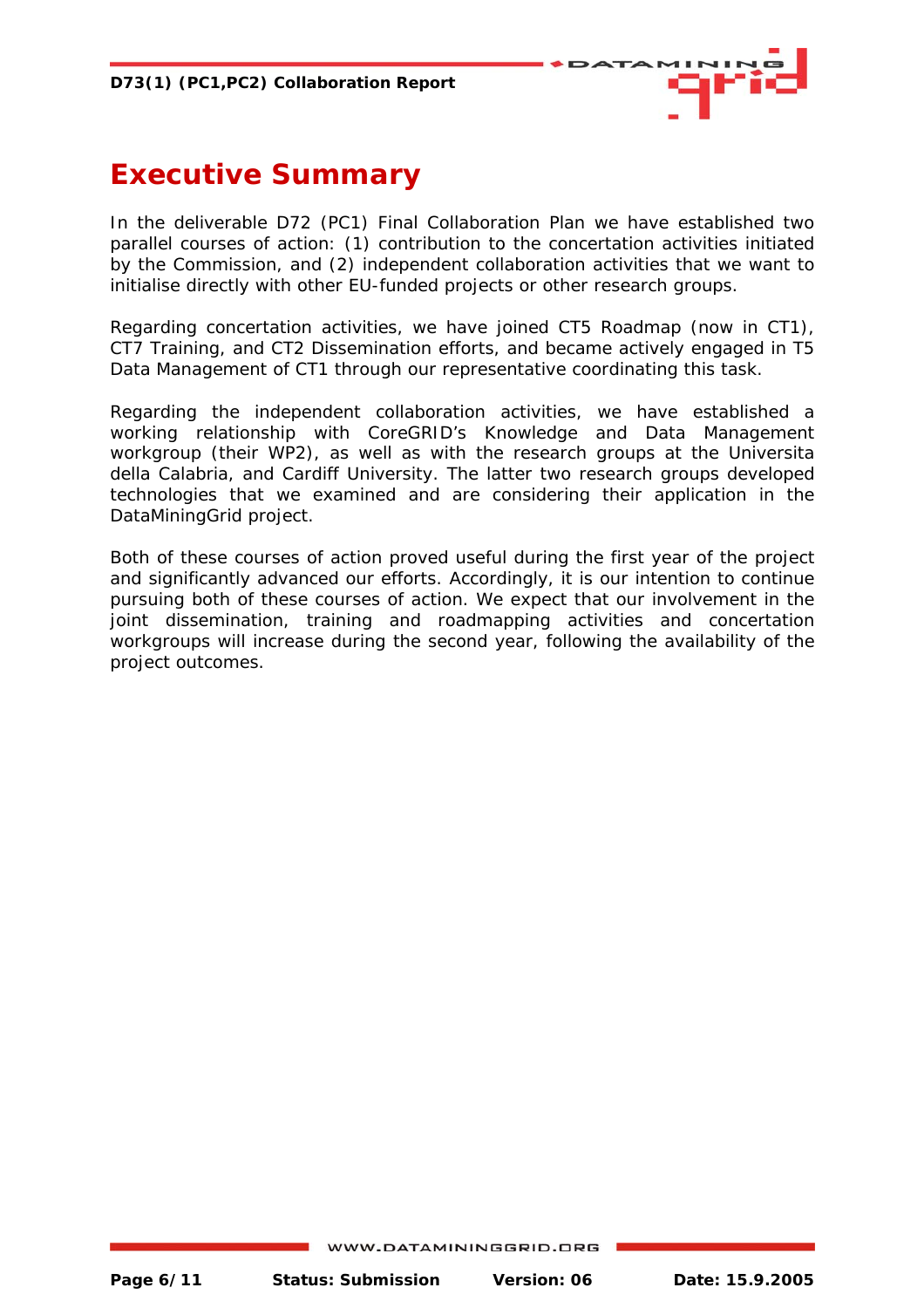

## <span id="page-6-0"></span>**Table of Contents**

WWW.DATAMININGGRID.ORG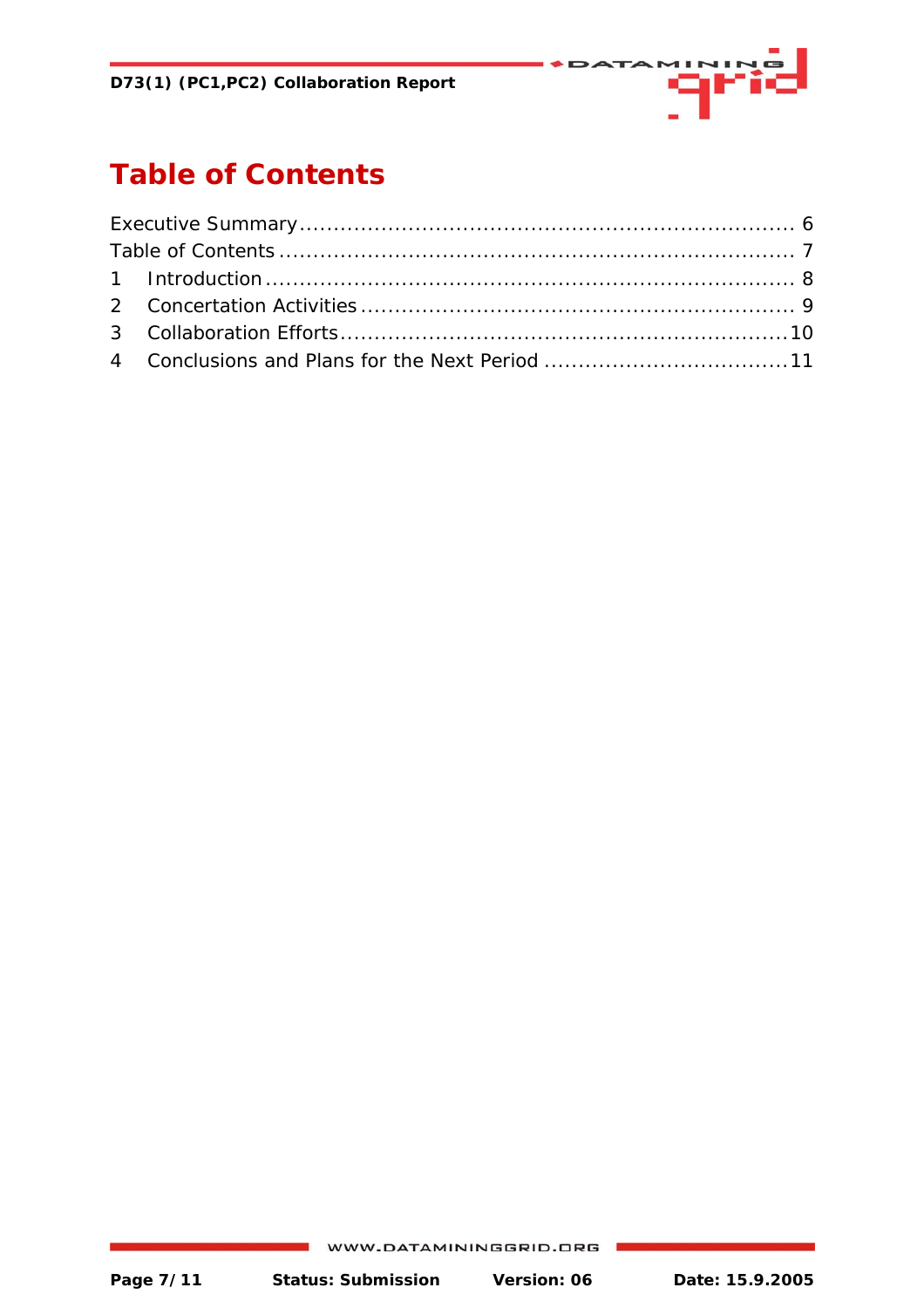

## <span id="page-7-0"></span>**1 Introduction**

In the deliverable D72 (PC1) Final Collaboration Plan we have established two parallel courses of action: (1) contribution to the concertation activities initiated by the Commission, and (2) independent collaboration activities that we want to initialise directly with other EU-funded projects or other research groups.

Our concertation efforts were driven by the desire to closely follow the developments and research activities in all related areas, and to avoid working solely within the limited scope of our project in a kind of research 'vacuum'. These activities are presented in the Section 2 below.

The independent collaboration activities that we initiated were lead by our desire to re-use as much of the available technologies as possible, and thus minimize the research and development efforts within the project, allowing us to focus on the essential functionalities that we want to develop. These activities are presented in the Section 3 below.

Some conclusions from our collaboration experience, and the collaboration plans for the second year of the project are presented in the Section 4 below.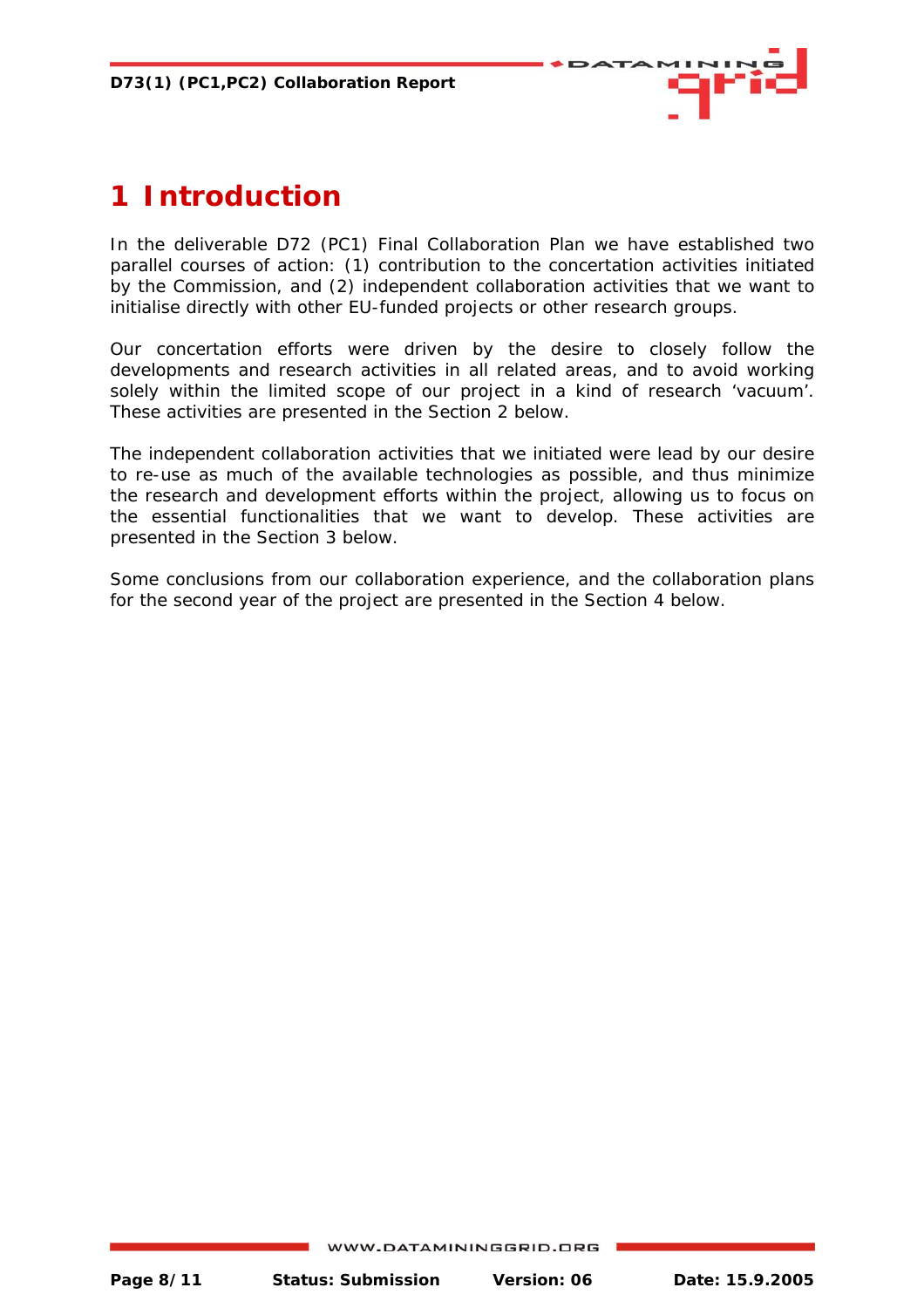

## <span id="page-8-0"></span>**2 Concertation Activities**

Regarding our contribution to the concertation activities, we have realised that as a STREP with limited resources we need to focus our attention on the activities that either have a direct relevance to the project's efforts, or those the project could benefit directly from.

The former group of the concertation activities includes our contribution to the technological focus *T5 Data Management* of the Concertation Task (CT) 1. We have exploited the fact that the T5 task leader (Michael May of Fraunhofer AIS) is the representative of one of the DataMiningGrid's Consortium Partners to become more involved in the activities of this workgroup.

The latter group of the concertation activities includes CT5 Roadmap (now in CT1), CT7 Training, and CT2 Dissemination. These are the activities through which the DataMiningGrid project could save resources by joining forces with other projects, undertaking similar training and dissemination activities. These activities will become more significant during the second year of the project, when the project results will be available.

In addition, we adopted the indicators proposed in CT6 in our collaboration plan, and intend to issue an evaluation report using these indicators at the end of the project.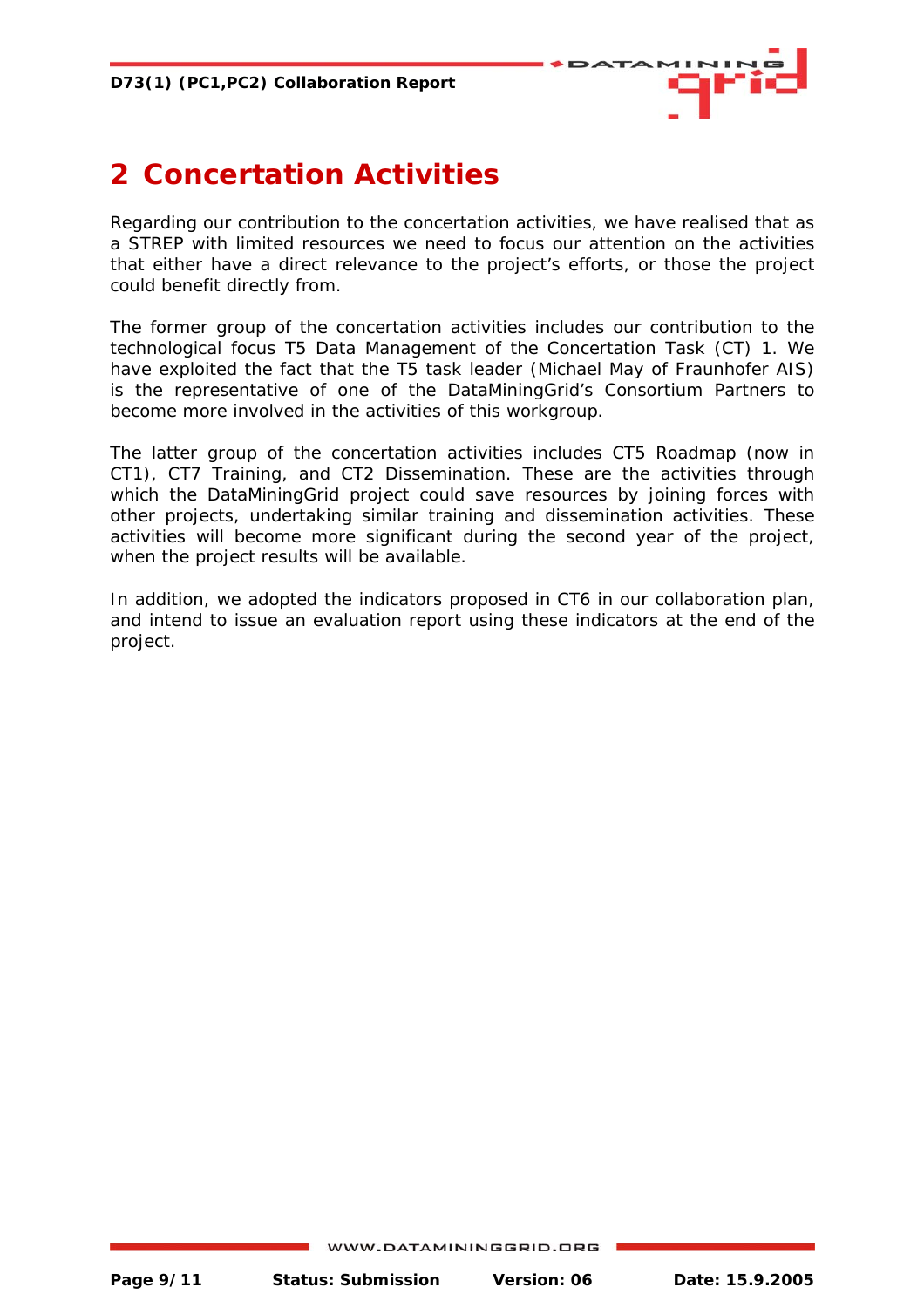<span id="page-9-0"></span>**D73(1) (PC1,PC2) Collaboration Report** 



## **3 Collaboration Efforts**

The collaboration efforts were envisioned in the D72 (PC1) Final Collaboration Plan as evolving in five consecutive steps:

- 1. Scouting and intelligence gathering regarding relevant technologies, primarily those developed by other EU-funded projects,
- 2. Decision regarding which of the parallel European projects are relevant for collaboration,
- 3. Establishment of a joint work plan for collaboration,
- 4. Joint evaluation of the collaboration results,
- 5. Planning of the future collaboration activities that outlive the actual projects' lifetimes.

Following this plan, we established contacts with the CoreGRID project through CETIC that are responsible for the coordination of the CoreGRID's dissemination efforts. As a result, DataMiningGrid representatives were invited to the meeting of the CoreGRID's Knowledge and Data Management workgroup held<sup>1</sup> on June 15, 2005 in Barcelona, Spain. At the conference we presented DataMiningGrid's objectives and current results, an invited the participants to utilise the technologies being developed for their projects, and extended our willingness to collaborate on joint data mining applications.

The collaboration with the CoreGRID's *Knowledge and Data Management* workgroup is of particular interest to the DataMiningGrid, since the workgroup's coordinator, Domenico Talia of the Universita della Calabria, leads a research group that developed WS wrappers that we considered using for this project.

In addition, we also established a working relationship with the research group lead by Ali Shaikh Ali at Cardiff University they have developed technology, which is complementary to our project.

After carefully examining both of these technologies, we decided at present not to integrate their solutions due to their different approach we have regarding the execution of the actual algorithms. Both of these implementations execute algorithms as services installed on predefined execution machines, while we are interested in providing such algorithms rather as an executable code that does not require any pre-installation.

In the future, as we progress with the implementation of our wrappers, we anticipate difficulties where the experience of the aforementioned groups (especially WSRF Weka) might be useful. Therefore, although we cannot utilise their services at present, we are not rejecting the possibility of future collaboration.

j

<sup>1</sup> The group meeting was held during the *CoreGRID Industrial Advisory Board Meeting*.